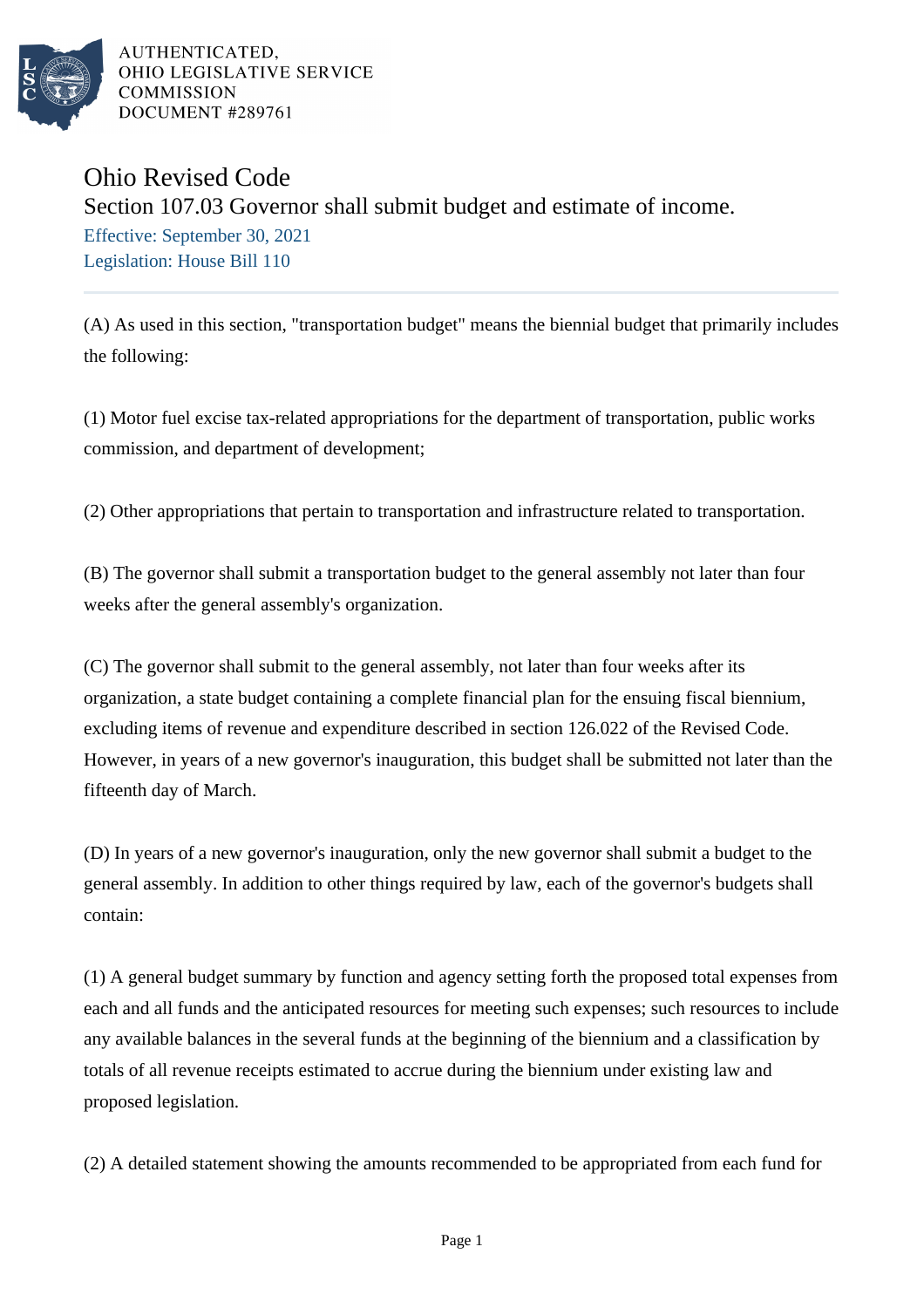

AUTHENTICATED. OHIO LEGISLATIVE SERVICE **COMMISSION** DOCUMENT #289761

each fiscal year of the biennium for current expenses, including, but not limited to, personal services, supplies and materials, equipment, subsidies and revenue distribution, merchandise for resale, transfers, and nonexpense disbursements, obligations, interest on debt, and retirement of debt, and for the biennium for capital outlay, to the respective departments, offices, institutions, as defined in section 121.01 of the Revised Code, and all other public purposes; and, in comparative form, the actual expenses by source of funds during each fiscal year of the previous two bienniums for each such purpose. No alterations shall be made in the requests for the legislative and judicial branches of the state filed with the director of budget and management under section 126.02 of the Revised Code. If any amount of federal money is recommended to be appropriated or has been expended for a purpose for which state money also is recommended to be appropriated or has been expended, the amounts of federal money and state money involved shall be separately identified.

(3) A detailed estimate of the revenue receipts in each fund from each source under existing laws during each year of the biennium; and, in comparative form, actual revenue receipts in each fund from each source for each year of the two previous bienniums;

(4) The estimated cash balance in each fund at the beginning of the biennium covered by the budget; the estimated liabilities outstanding against each such balance; and the estimated net balance remaining and available for new appropriations;

(5) A detailed estimate of the additional revenue receipts in each fund from each source under proposed legislation, if enacted, during each year of the biennium;

(6) A description of each tax expenditure; a detailed estimate of the amount of revenues not available to the general revenue fund under existing laws during each fiscal year of the biennium covered by the budget due to the operation of each tax expenditure; and, in comparative form, the amount of revenue not available to the general revenue fund during each fiscal year of the immediately preceding biennium due to the operation of each tax expenditure. The report prepared by the department of taxation pursuant to section 5703.48 of the Revised Code shall be submitted to the general assembly as an appendix to the governor's budget. As used in this division, "tax expenditure" has the same meaning as in section 5703.48 of the Revised Code.

(7) The most recent TANF spending plan prepared by the department of job and family services